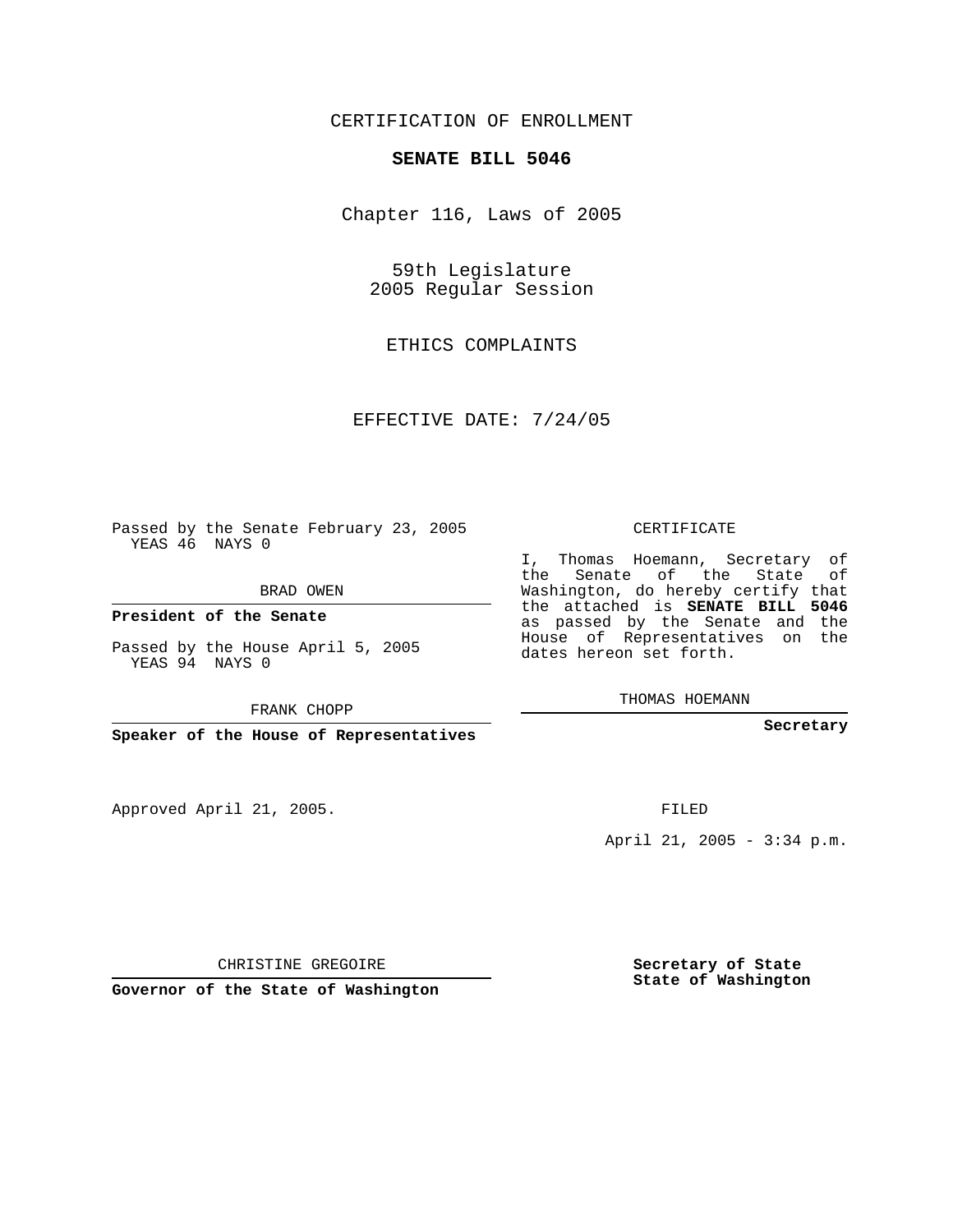## **SENATE BILL 5046** \_\_\_\_\_\_\_\_\_\_\_\_\_\_\_\_\_\_\_\_\_\_\_\_\_\_\_\_\_\_\_\_\_\_\_\_\_\_\_\_\_\_\_\_\_

\_\_\_\_\_\_\_\_\_\_\_\_\_\_\_\_\_\_\_\_\_\_\_\_\_\_\_\_\_\_\_\_\_\_\_\_\_\_\_\_\_\_\_\_\_

Passed Legislature - 2005 Regular Session

**State of Washington 59th Legislature 2005 Regular Session By** Senators Regala and Johnson; by request of Legislative Ethics Board Read first time 01/12/2005. Referred to Committee on Government Operations & Elections.

 AN ACT Relating to ethics complaints; and amending RCW 42.52.425 and 42.52.450.

BE IT ENACTED BY THE LEGISLATURE OF THE STATE OF WASHINGTON:

 **Sec. 1.** RCW 42.52.425 and 2000 c 211 s 2 are each amended to read as follows:

 (1) Based on the investigation conducted under RCW 42.52.420 or 7 42.52.450, and subject to rules issued by each board, the board or the staff of the appropriate ethics board may issue an order of dismissal based on any of the following findings:

 (a) Any violation that may have occurred is not within the jurisdiction of the board;

(b) The complaint is obviously unfounded or frivolous; or

 (c) Any violation that may have occurred does not constitute a material violation because it was inadvertent and minor, or has been cured, and, after consideration of all of the circumstances, further proceedings would not serve the purposes of this chapter.

 (2) Written notice of the determination under subsection (1) of this section shall be provided to the complainant, respondent, and the